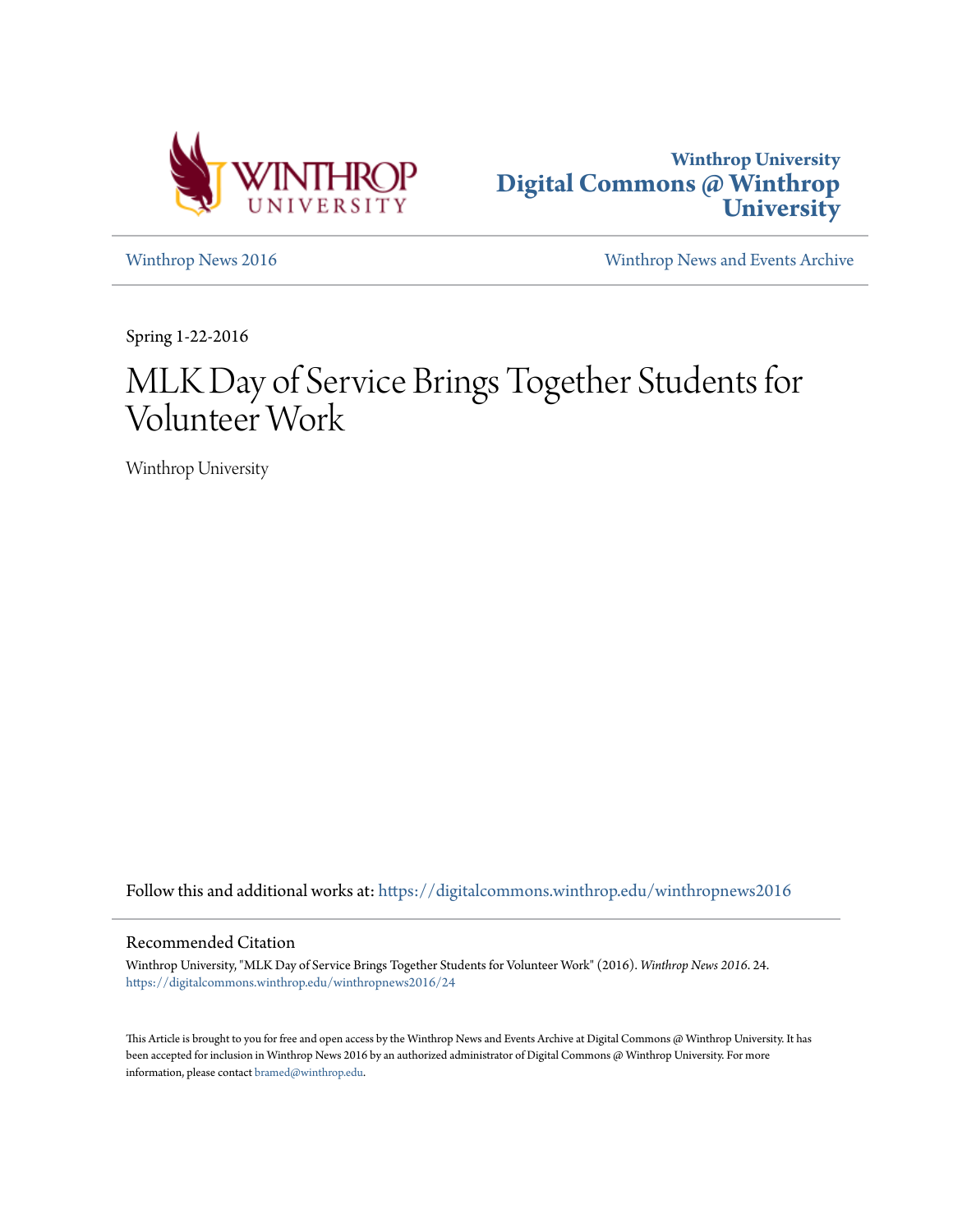

「验費」

**O** SHARE



**AFFAIRS ATHLETICS GIVING**



All News

Archives

RSS News Feeds

Winthrop in the News

## 01/22/2016 **MLK Day of Service Brings Together Students for Volunteer Work**

## **Quick Facts**

The 316 volunteers provided 908 hours of service to five different service projects. **Each site consisted of an educational** component so that students could learn about the organizations and people that they were serving, and how they can continue to serve beyond MLK Day.



This group cleaned up the playground at Pilgrims' Inn.

through service.

ROCK HILL, SOUTH CAROLINA – Members of the Winthrop University community spent the **Martin Luther King Jr. holiday** on Jan. 18 as a "day on" for service instead of a day off from classes and work.

Volunteers arrived for the **Day of Service** at the DiGiorgio Campus Center not knowing what project they would be completing. The volunteers were randomly distributed among 37 student-led teams to accomplish five different service projects. Each team of volunteers was given the goal of making an impact on poverty to emphasize King's legacy of empowerment

Before disembarking for the service projects, volunteers enjoyed a performance by **Winthrop's Vision of Prayze Gospel Choir** and **Skin Deep**. They also received words of encouragement from President Dan Mahony who brought his family to volunteer alongside the students. **York Technical** and **Clinton colleges** also sent a handful of students.

The 316 volunteers provided 908 hours of service to five different service projects. "Winthrop experienced the highest turnout ever this year for its MLK Day," said **Imani Green,** AmeriCorps VISTA for Volunteer and Community Service. "We received positive responses from participants regarding changes to the service projects and replacing the speaker with performances from student groups. It was also very special to see President Mahony and his family there, participating alongside the students. We are all proud to have been a part of such a great event to honor Dr. King."

### **Here is what they accomplished:**

· **Global Hunger Project:** The Charlotte group Stop Hunger Now organized a packaging parties, where volunteers worked in assembly lines to package dehydrated foods in the West Center that will then be shipped overseas for 29 cents a meal. Winthrop volunteers packaged more than 10,500 meals.

· **Local Hunger Project:** Four different Rock Hill churches donated their kitchens for volunteers to prepare, package and deliver warm meals to different people in need in the community. Combined, they distributed 330 meals throughout the Rock Hill Community. (Freedom Temple Ministries, St. John's United Methodist, First Associate Reformed Presbyterian and Winthrop University Baptist Collegiate Ministry opened their doors for volunteers to use their kitchens to prepare the meals. Meals were delivered to Renew Our Community, Willowbrook Crossing, Pilgrims' Inn, Apartments at Highland Park, Green Street Plaza Apartments and Dream Center).

· **Warming Project:** Volunteers made 200 no-sew fleece scarves and tied them around downtown Rock Hill, targeting areas in need. They attached notes to each scarf encouraging community members to take a scarf to help keep warm during these cold winter months.